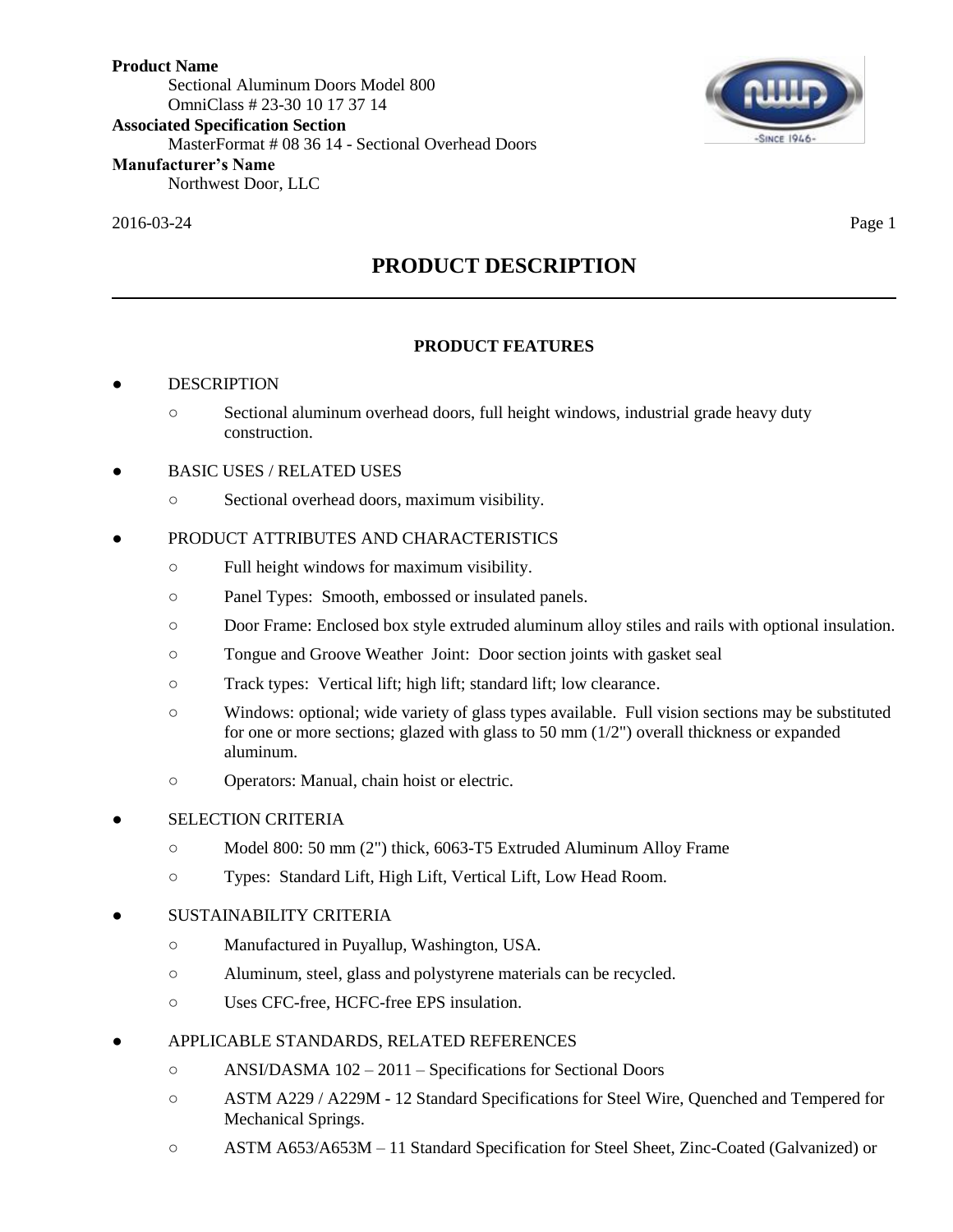2016-03-24 Page 2



**PRODUCT DESCRIPTION**

Zinc-Iron Alloy-Coated (Galvannealed) by the Hot-Dip Process.

- PERFORMANCE CRITERIA
	- $\degree$  Maximum deflection of door in open (horizontal) position:  $1/120<sup>th</sup>$  of the door width.
	- Wind Loads: Comply with ANSI/DASMA 102-2011
- QUALITY STATEMENTS
	- Northwest Door, LLC
		- Has been in business since 1946.
		- Member of International Door Association (IDA).
		- Member of Door and Access Systems Manufacturers Association (DASMA).
	- Installer Qualifications: Minimum five years of documented experience and approved by Northwest Door, LLC
- PACKAGING, HANDLING AND STORAGE
	- Door sections should be carried and handled in the upright position, on edge. Carrying flat can result in damage.
	- Store in manufacturer's unopened packaging until time of installation. Protect from moisture.
	- Store in dry weather-tight location.
- **LIMITATIONS** 
	- Chain hoist or jackshaft type operators are not recommended on standard lift track applications.
	- Do not use as an emergency exit.
- **WARRANTY** 
	- One year from shipment date, against defects in material and/or workmanship
- **AVAILABILITY** 
	- Available in USA, Canada and select global markets.
	- Dealers: <http://www.northwestdoor.com/where-to-buy/find-a-dealer.php>
- **COST** 
	- Consult manufacturer national or regional offices for specific product costs or relative costs.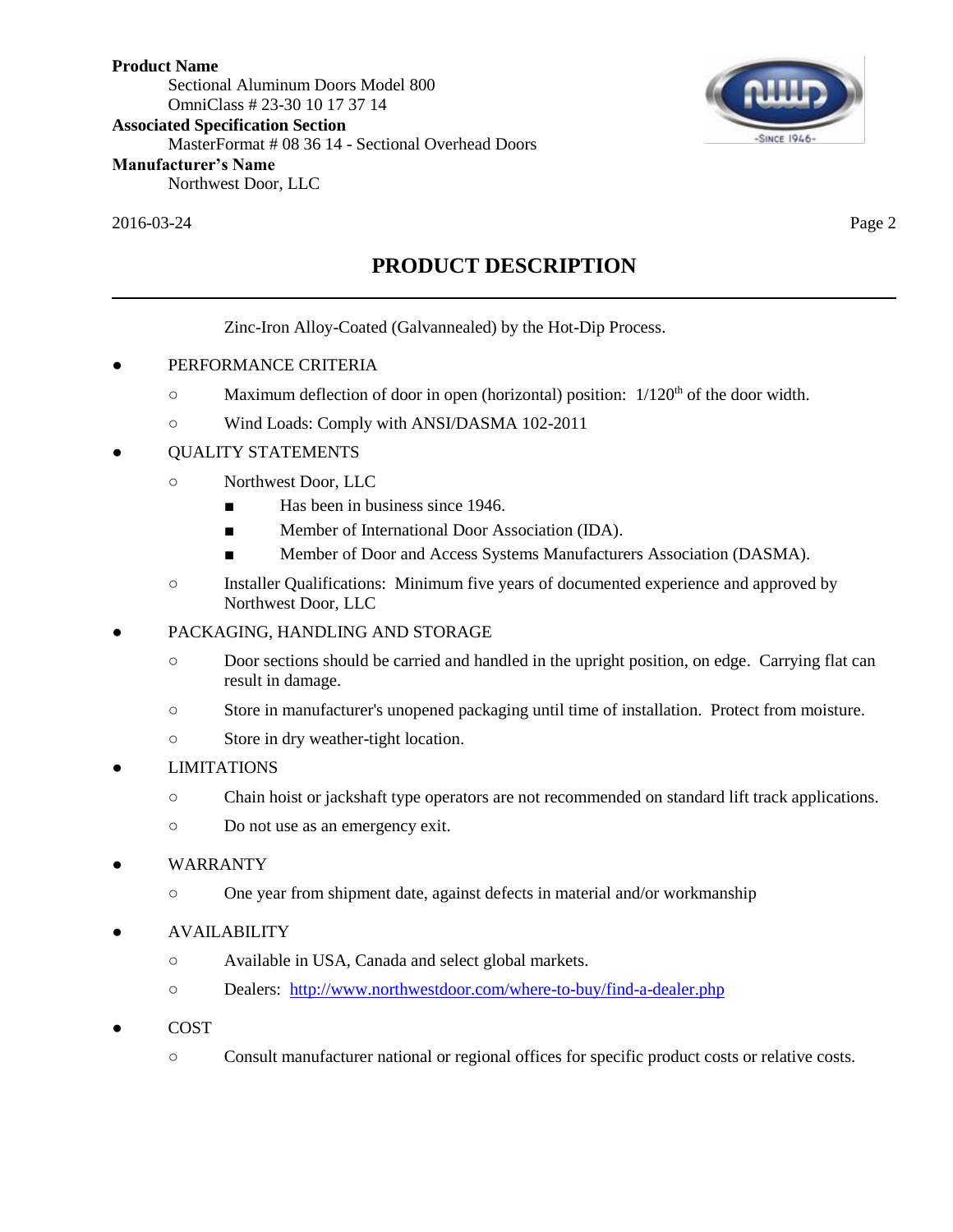## 2016-03-24 Page 3

**SINCE 1946-**

## **PRODUCT DESCRIPTION**

## **PRODUCT PROPERTIES**

## **MATERIALS**

- Aluminum:
	- Frame, Stiles and Rails: Commercial grade, 6063-T5 extruded aluminum alloy, box-type construction.
		- □ Insulation, Optional: 44mm (1-3/4")
	- Door Panels:
		- $\Box$  Aluminum 1.3 mm (0.05 inch) thick (smooth),
		- □ Aluminum 1.0 mm (0.04 inch) thick (stucco embossed),
		- $\Box$  Aluminum with 13 mm (1/2 inch) polystyrene insulation sandwiched between two 1.3 mm (0.05 inch) thick (smooth) panels.

## **DIMENSIONS**

| - റ | <b>Standard Widths</b> |  |
|-----|------------------------|--|
|     |                        |  |

| Widths      | 2490 mm                 | 2795 mm    | 3098 mm                  | 3708 mm                      | 4318 mm                  | 4928 mm     | 5537 mm     | 6146 mm     | 6756 mm            | 7366 mm                  |
|-------------|-------------------------|------------|--------------------------|------------------------------|--------------------------|-------------|-------------|-------------|--------------------|--------------------------|
|             | $8^{\circ} - 2^{\circ}$ | $9' - 2''$ | $10^{\circ} - 2^{\circ}$ | $12^{\degree} - 2^{\degree}$ | $14^{\circ} - 2^{\circ}$ | $16' - 2''$ | $18' - 2''$ | $20' - 2''$ | $22^{\degree}$ -2" | $24^{\circ} - 2^{\circ}$ |
| <b>Bays</b> | ∸                       |            |                          |                              |                          |             |             |             |                    |                          |

- o Optional: Widths available to 7366 mm (24-2').
- o Optional: Custom stile placement for custom bay widths.
- o Standard Heights.

| <b>Heights</b> | 2464 mm               | 2769 mm    | 3073 mm     | 3683 mm    | 4293 mm     | 4902 mm     |
|----------------|-----------------------|------------|-------------|------------|-------------|-------------|
|                | $Q^2$ 1 <sup>22</sup> | $9' - 1''$ | $10' - 1''$ | $12" - 1"$ | $14' - 1''$ | $16' - 1$ " |
| Sections       |                       |            |             |            |             |             |

- Optional: Heights available to 4902 mm (16'-1")
	- Section Heights
		- $\Box$  525 mm to 610 mm (21" to 24")
	- Optional: Section heights
		- $\Box$  254 mm to 813 mm (10" to 32")
- Glazing:
	- Standard: 3 mm (1/8") clear annealed, single pane.
	- Optional Glass Types:
		- $\Box$  4 mm (5/32") Rain
			- $\Box$  4 mm (5/32") Solar Cool Bronze
			- $\Box$  6 mm (1/4") Clear
			- $\Box$  6 mm (1/4") Mirropane
			- $\Box$  6 mm (1/4") Plexiglass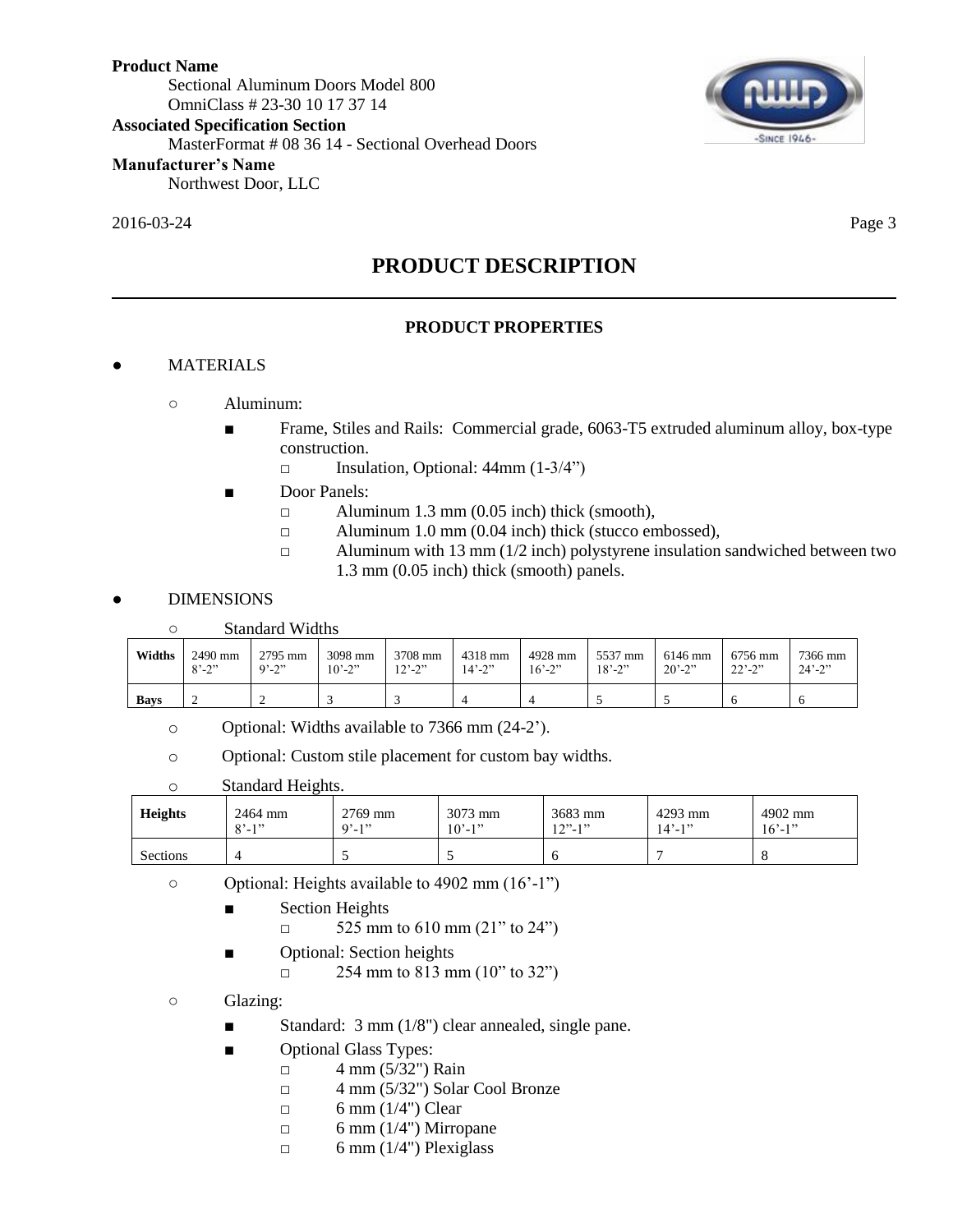2016-03-24 Page 4



**PRODUCT DESCRIPTION**

- $\Box$  6 mm (1/4") Polycarbonate
- $\Box$  3 mm (1/8") Bronze
- $\Box$  3 mm (1/8") Clear
- $\Box$  3 mm (1/8") Gluechip
- $\Box$  3 mm (1/8") Gray
- $\Box$  3 mm (1/8") Greylite #31
- $\Box$  3 mm (1/8") Mistlite
- □ 3 mm (1/8") P516 Obscure
- $\Box$  3 mm (1/8") Acrylic
- $\Box$  3 mm (1/8") Polycarbonate
- $\Box$  3 mm (1/8") Satin Etch
- $\Box$  3 mm (1/8") Seedy
- $\Box$  13 mm (1/2") Insulated Clear
- □ 5.5 mm (7/32") White Diffused Laminated
- Other glass types available upon request.
- On line samples: [http://www.northwestdoor.com/commercial/aluminum-doors/800](http://www.northwestdoor.com/commercial/aluminum-doors/800-series/) [series/](http://www.northwestdoor.com/commercial/aluminum-doors/800-series/)

#### **ACCESSORIES**

- Operator:
	- Manual: Push up with pull rope, manual chain hoist, direct drive or reduced drive (not available on standard lift or low headroom hardware).
	- Electric: Professional grade LiftMaster<sub>®</sub> openers; jack shaft, hoist or trolley type as required for hardware type.
	- Optional: Special controls designed for each application; recommended for high usage applications greater than  $6.0 \times 4.3 \text{ m}$  (20' x 14').
- Weather-stripping: Vinyl, u-shaped loop type, retains sealing properties in sub-freezing and high heat.
	- Jamb and head: Flexible cold weather vinyl; in continuous contact at perimeter of door exterior when door is in closed position.
	- Bottom weather-seal: Compressible vinyl; in continuous contact with floor when door is closed.
- Locks:
	- Standard: end stile mounted interior slide bolt.
	- Optional: rim cylinder and lock.
	- Master-keyed cylinders supplied by others.
- SHOP FABRICATION AND ASSEMBLY
	- Door sections are constructed of 6063-T5 extruded aluminum stiles and rails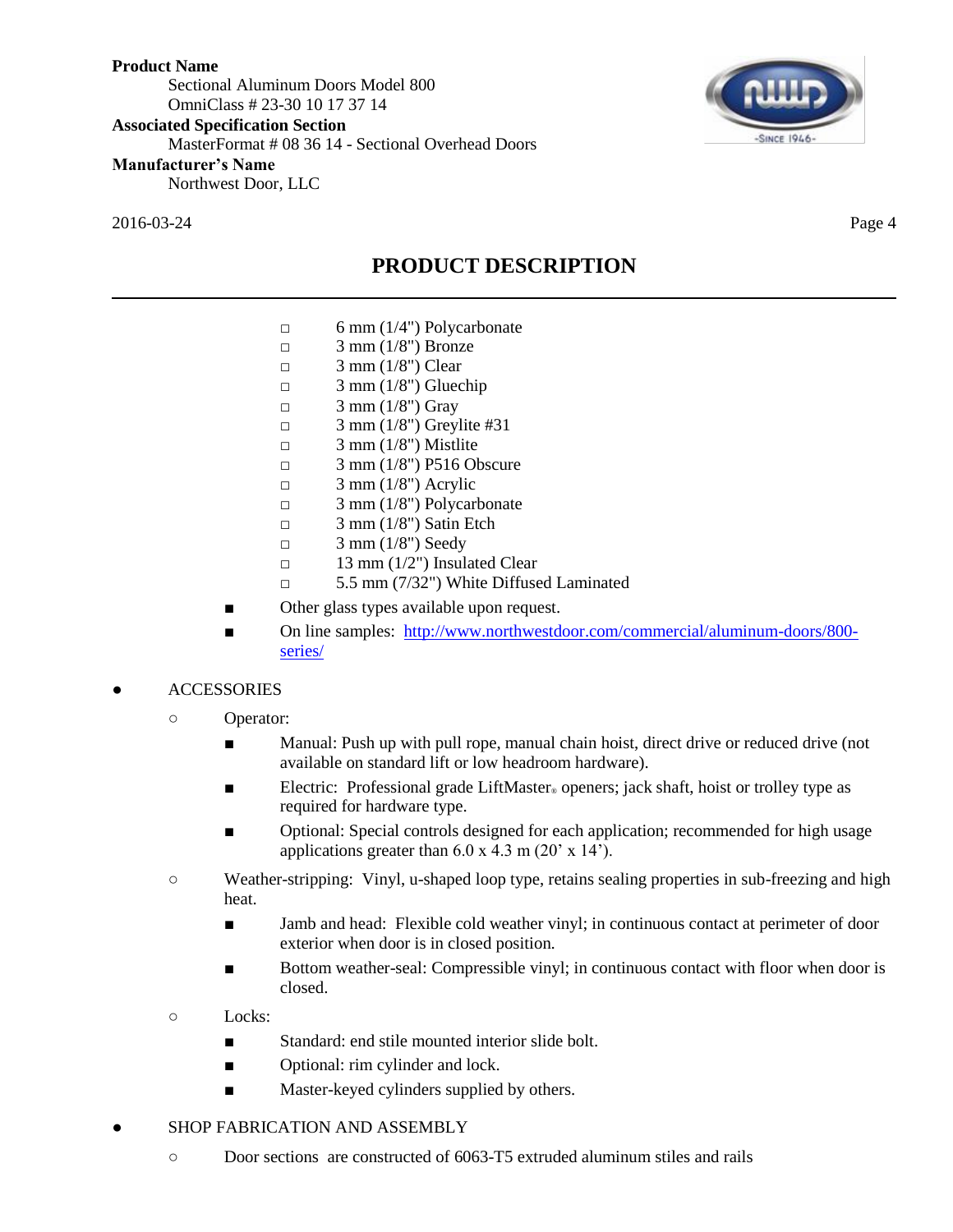2016-03-24 Page 5



# **PRODUCT DESCRIPTION**

- Completely enclose panels and glazing with rigid vinyl molding sealed by closed-cell foam tape on exterior side of glass.
- Extruded stiles and rails. Joined with self-tapping screws. Mechanical fasteners that connect the stile and rails are visually undetectable.
- Insulated Panels: Fabricate insulated panels of polystyrene insulation sandwiched between two aluminum panels.
- Track:
	- Standard: Steel, 1.5 mm (16 ga) thick, 50 mm (2") wide, hemmed and bracket mounted.
	- Optional: Steel,  $2.8 \text{ mm } (12 \text{ ga})$  thick,  $75 \text{ mm } (3)$  wide, or as required by weight, high cycle or door size.
	- Vertical track: Graduated providing an adjustable wedge type closing action seal with bracket or continuous angle mounting for wood jambs and continuous reverse angle mounting for steel or concrete jambs.
	- Horizontal track: Reinforced with angle of adequate length and gauge to prevent deflection. Additional field bracing supplied as required to prevent deflection and establish rigid installation.
- Hardware: Steel.
	- Bottom corner bracket (galvanized) assembly and its method of attachment to the door, designed to support a dead load equal to the weight of the door and door hardware.
	- Rollers: 6 mm  $(1/4$  inch) ball bearing type, with hardened inner races, 50 mm  $(2 \text{ inch})$  or 75 mm (3 inch) to match track.
	- U-shaped, galvanized struts on doors over  $4928$  mm  $(16' 2'')$  wide or as required by weight to keep door rigid.
	- Hinges:
		- □ Standard: Heavy duty, 2.0 mm (14 ga) commercial grade (galvanized), graduated.
		- □ Optional: Double end hinges and long stem rollers included on doors over 4928 mm (16"-2") wide or as required by weight.
- Counterbalance Spring Assembly:
	- Springs: designed and constructed to provide for a safe and durable conversion of spring torque to lifting power for balancing the weight of the sectional overhead door.
		- □ Torsion type, low stress, helical wound, oil-tempered to ASTM A229 / A229M.
		- $\Box$  Standard cycle life is 10,000 cycles. (Optional 25,000-50,000-100,000 cycle springs available on request and recommended for high use applications).
	- Torsion tube: 25 mm (1") diameter steel tube or solid shaft.
	- Spring fittings and cable drums: Die cast, high strength aluminum.
	- Cable: Preformed galvanized steel aircraft cable, minimum safety factor of 5:1.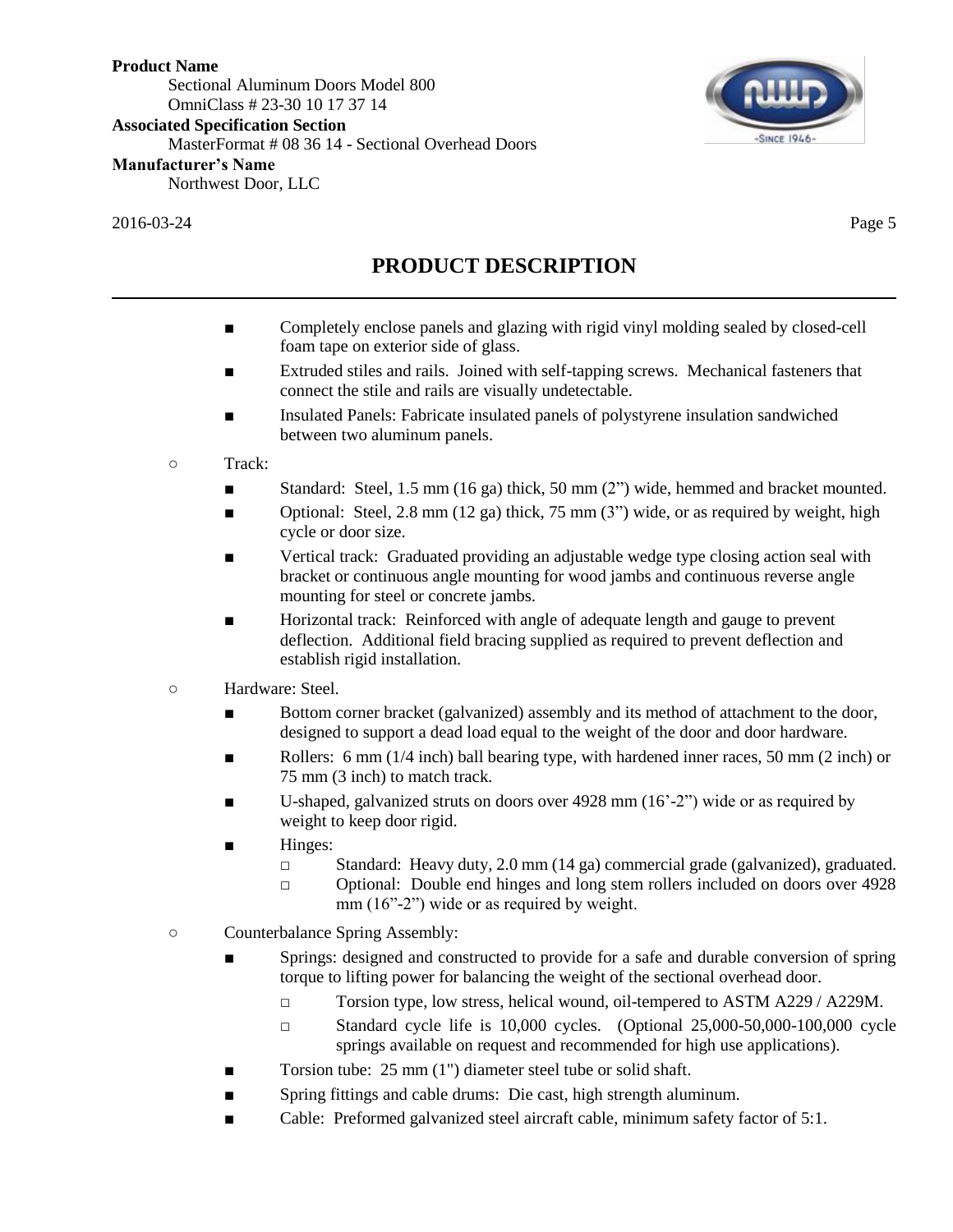2016-03-24 Page 6



# **PRODUCT DESCRIPTION**

## **FINISHES**

- Standard: Mill finish
- Optional:
	- Colors: White, Clear Anodized, Dark Bronze Anodized, Black Anodized.
	- Special powder coat colors available.
- Hardware Components: Galvanized, cadmium plated or zinc coated. Powder coat finish is optional.
- Track: Standard galvanized. Powder coat finish is optional.

## **PRODUCT PLACEMENT**

## **PREPARATION**

○ Insure door opening is of correct size; square and plumb.

#### **INSTALLATION**

- Install overhead doors and track in accordance with approved shop drawings and manufacturer's printed instructions.
- Coordinate installation with adjacent work to ensure proper clearances and allow for maintenance after installation.
- Anchor door assembly to wall and building using anchors for the proper weight and size of door as well as area wind load requirements.
- Securely brace door tracks suspended from structure. Vertical lift track that breaks away from wall more than 305 mm (12") to be supported with angle to wall or structural members for support.
- Adjust hardware and moving parts to function smoothly so that doors operate easily. Adjust doors and seals to provide weather tight fit around entire perimeter.
- Refer to installation procedures published online: [http://www.northwestdoor.com/where-to](http://www.northwestdoor.com/where-to-buy/instructions.php)[buy/instructions.php](http://www.northwestdoor.com/where-to-buy/instructions.php)
- WASTE RECYCLING
	- Steel and glass materials can be recycled.
- MAINTENANCE INSTRUCTIONS AND PROCEDURES
	- Online: [http://www.northwestdoor.com/where-to-buy/instructions.php.](http://www.northwestdoor.com/where-to-buy/instructions.php)